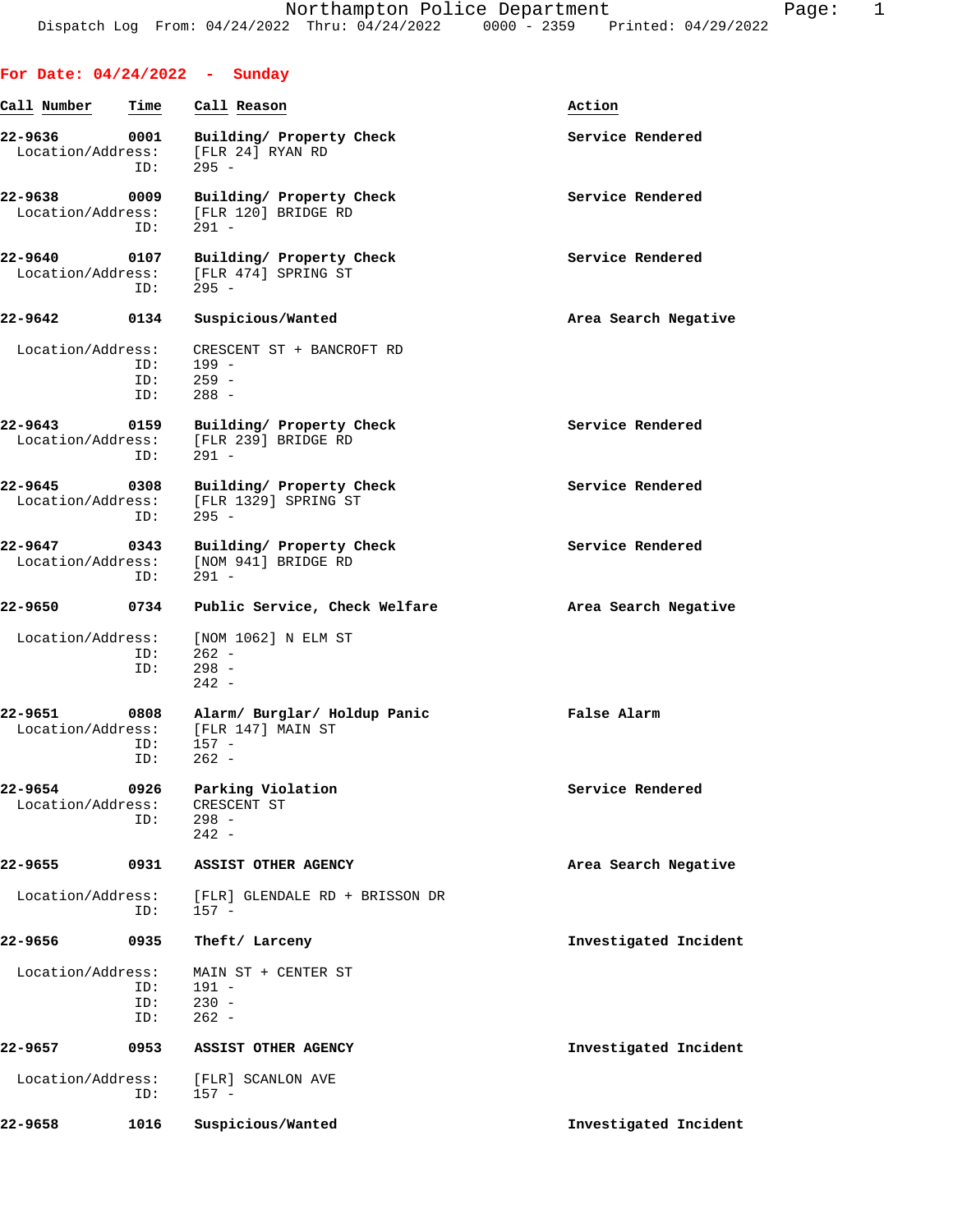| Location/Address:            | ID:                | [NOM 132] KING ST<br>$298 -$<br>$242 -$                                                                                                                                 |                               |
|------------------------------|--------------------|-------------------------------------------------------------------------------------------------------------------------------------------------------------------------|-------------------------------|
|                              | ID:<br>ID:         | $230 -$<br>$191 -$                                                                                                                                                      |                               |
| 22-9659<br>Location/Address: | 1024<br>ID:        | Damage/ Vandalism<br>[NOM 2119] MAIN ST<br>$230 -$                                                                                                                      | Report Done                   |
| Refer To Incident:           |                    | $22 - 776 - OF$                                                                                                                                                         |                               |
| 22-9661                      | 1104               | Animal                                                                                                                                                                  | Investigated Incident         |
| Location/Address:            |                    | [NOM 131] DAMON RD                                                                                                                                                      |                               |
| Refer To Incident:           | ID:                | $427 -$<br>$22 - 762 - OF$                                                                                                                                              |                               |
| 22-9663                      | 1150               | Suspicious/Wanted                                                                                                                                                       | Investigated Incident         |
| Location/Address:            | ID:                | [NOM 4] KING ST<br>$191 -$                                                                                                                                              |                               |
| 22-9664                      | 1231               | Motor Vehicle Stop                                                                                                                                                      | Cite/ Warning Issued/ Traffic |
| Location/Address:            | ID:                | [NOM 2219] DAMON RD<br>$298 -$<br>$242 -$                                                                                                                               |                               |
| 22-9665                      | 1232               | Suspicious/Wanted                                                                                                                                                       | Investigated Incident         |
| Location/Address:            | ID:<br>ID:         | [FLR] LOCUST ST<br>$262 -$<br>$157 -$                                                                                                                                   |                               |
| 22-9666                      | 1248               | Motor Vehicle Stop                                                                                                                                                      | Cite/ Warning Issued/ Traffic |
| Location/Address:            | ID:                | PLEASANT ST + MAIN ST<br>$298 -$<br>$242 -$                                                                                                                             |                               |
| 22-9668                      | 1313               | Motor Vehicle Stop                                                                                                                                                      | Cite/ Warning Issued/ Traffic |
| Location/Address:            | ID:                | NEW SOUTH ST<br>$298 -$<br>$242 -$                                                                                                                                      |                               |
| 22-9670                      | 1321               | Animal                                                                                                                                                                  | Returned Home/Family          |
| Location/Address:            | ID:                | WILLIAMS ST + KARY ST<br>$191 -$                                                                                                                                        |                               |
| 22-9672<br>Location/Address: | 1346<br>ID:<br>ID: | <b>ASSIST OTHER AGENCY</b><br>[NOM 293] KING ST<br>191 -<br>$298 -$<br>$242 -$                                                                                          | Report Done                   |
| Refer To Incident:           |                    | $22 - 777 - OF$                                                                                                                                                         |                               |
| 22-9673<br>Fire Unit:        | 1447<br>ID:        | <b>DISABLED MV</b><br>Location/Address: STATE ST + MAIN ST<br>$292 -$<br>El-Pumper-Engine 1<br>Additional Activity: 04/24/2022 1448 Bak-8148, Kamil Patrol 0 Hrs 12 Min | Service Rendered              |
| 22-9674<br>Location/Address: | 1501               | Private/Trespass/ Parking Tow<br>[NOM 4] KING ST                                                                                                                        | Vehicle Towed                 |
| 22-9675                      | 1502               | <b>ASSIST OTHER AGENCY</b>                                                                                                                                              | Area Search Negative          |
| Location/Address:            |                    | N KING ST                                                                                                                                                               |                               |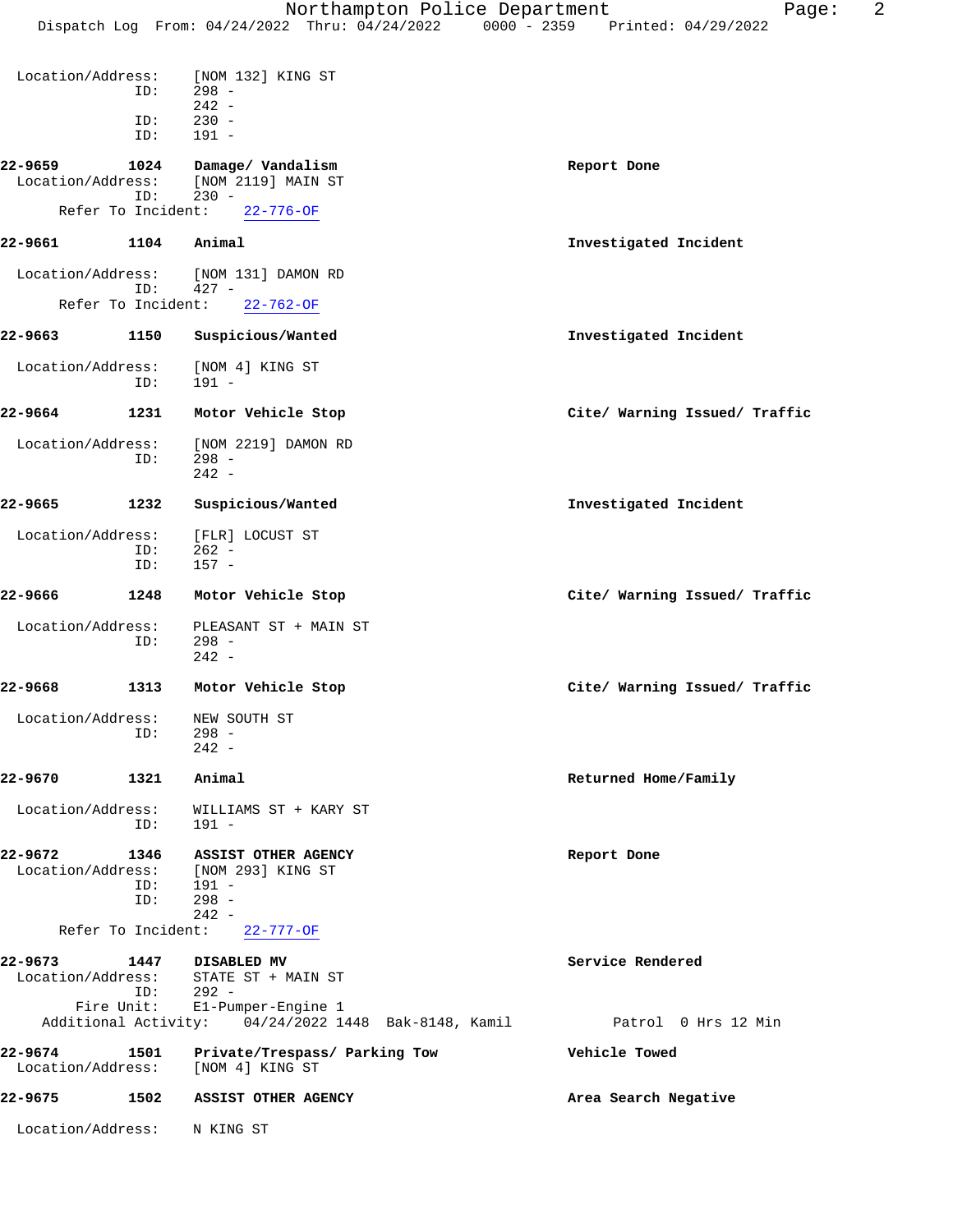|                              |                                              | Northampton Police Department<br>Dispatch Log From: 04/24/2022 Thru: 04/24/2022   | 3<br>Page:<br>0000 - 2359 Printed: 04/29/2022 |
|------------------------------|----------------------------------------------|-----------------------------------------------------------------------------------|-----------------------------------------------|
|                              | ID:                                          | $287 -$                                                                           |                                               |
| 22-9676                      | 1553                                         | Motor Vehicle Stop                                                                | Verbal Warning Given                          |
| Vicinity of:                 | ID:                                          | WEST ST + GREEN ST<br>$287 -$                                                     |                                               |
| 22-9680                      | 1711                                         | Motor Vehicle Stop                                                                | Verbal Warning Given                          |
| Vicinity of:                 | ID:                                          | [NOM 617] MAIN ST<br>$292 -$                                                      |                                               |
| 22-9682                      | 1742                                         | Motor Vehicle Stop                                                                | Verbal Warning Given                          |
| Location/Address:            | ID:                                          | [NOM 789] BRIDGE ST<br>$292 -$                                                    |                                               |
| 22-9683<br>Location/Address: | 1751                                         | Private/Trespass/ Parking Tow<br>[NOM 414] HAMPTON AVE                            | Vehicle Towed                                 |
| 22-9684                      | 1759                                         | Motor Vehicle Stop                                                                | Arrest Male 18yrs & Over                      |
| Vicinity of:                 | ID:<br>ID:<br>ID:<br>ID:<br>Refer To Arrest: | [NOM 973] ROUTE 91<br>$191 -$<br>$186 -$<br>$292 -$<br>$292 -$<br>$22 - 158 - AR$ |                                               |
| 22-9688                      | 1845                                         | Warrant Service                                                                   | Arrest Female 18yrs & Over                    |
| Location/Address:            | ID:<br>ID:<br>Refer To Arrest:               | [FLR 12] MAPLE ST<br>$248 -$<br>$203 -$<br>$22 - 159 - AR$                        |                                               |
| 22-9691<br>Location/Address: | 2016<br>ID:                                  | Theft/ Larceny<br>[NOM 2772] MAIN ST<br>$197 -$                                   | Report Done                                   |
|                              | Refer To Incident:                           | $22 - 779 - OF$                                                                   |                                               |
| 22-9692                      | 2034                                         | Traffic, Complaint/Hazard                                                         | Investigated Incident                         |
| Location/Address:            | ID:<br>ID:<br>ID:                            | [NOM 15] BRIDGE ST<br>$292 -$<br>$203 -$<br>$186 -$                               |                                               |
| 22-9693                      | 2049                                         | Traffic, Complaint/Hazard                                                         | Investigated Incident                         |
| Vicinity of:                 | ID:                                          | ELM ST + HENSHAW AVE<br>$292 -$                                                   |                                               |
| 22-9694                      | 2058                                         | Traffic, Complaint/Hazard                                                         | Area Search Negative                          |
| Location/Address:            | ID:                                          | EASTHAMPTON RD<br>$292 -$                                                         |                                               |
| 22-9696                      | 2136                                         | Motor Vehicle Stop                                                                | Verbal Warning Given                          |
| Location/Address:            | ID:                                          | MAIN ST + STRONG AVE<br>$292 -$                                                   |                                               |
| 22-9697                      | 2139                                         | Motor Vehicle Stop                                                                | Verbal Warning Given                          |
| Vicinity of:                 | ID:                                          | PLEASANT ST + MAIN ST<br>$287 -$                                                  |                                               |
| 22-9703                      | 2335                                         | Suspicious/Wanted                                                                 | Investigated Incident                         |
| Location/Address:            |                                              | [FLR 120] BRIDGE RD                                                               |                                               |